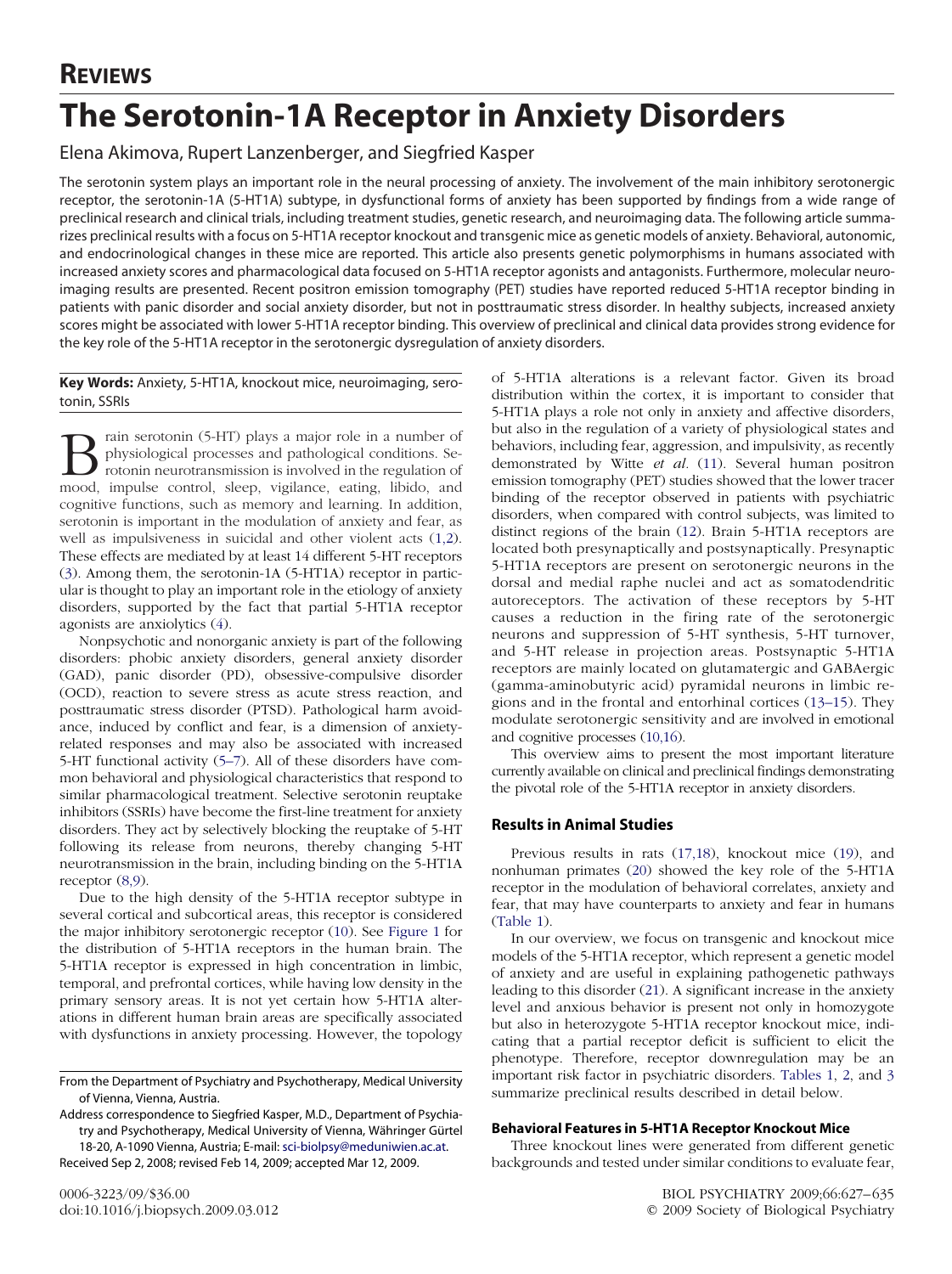<span id="page-1-0"></span>

**Figure 1.** Serotonin-1A receptor distribution in the healthy human brain. The color table indicates the 5-HT1A receptor binding potential superimposed on magnetic resonance images (triplanar sections with coronal, sagittal, and axial views; brain surface). The binding was measured using positron emission tomography and the highly selective and specific radioligand [carbonyl-<sup>11</sup>C]WAY-100635. Red crosshairs indicate the raphe nuclei region expressing presynaptic 5-HT1A autoreceptors on serotonergic neurons. The postsynaptic 5-HT1A receptors in cortical regions are mainly expressed on glutamatergic and GABAergic pyramidal neurons. High 5-HT1A receptor densities (red) can be found in limbic areas including the hippocampus and cingulate cortex and in prefrontal and temporal cortices. Low densities are expressed in the primary visual cortex and the primary motor cortex. 5-HT1A, serotonin-1A.

avoidance, conflict, and stress responsiveness [\(22–24\)](#page-6-0). Mice with the genetic deletion of the 5-HT1A receptor were shown to be more fearful in a number of behavioral conflict tests.

## **Transgenic Mice Models**

As the 5-HT1A receptor is expressed postsynaptically on glutamatergic and GABAergic neurons and presynaptically on serotonergic neurons in the raphe nuclei, it is of major interest to know whether a presynaptic or postsynaptic receptor pool is required to maintain a normal level of fear and anxiety in mice.

Gross *et al.* [\(25\)](#page-6-0) created a mouse with a double transgenic line, otherwise known as the "rescue" line. This mouse exhibits postsynaptic 5-HT1A receptors that approximately imitate the wild-type receptor pattern in the forebrain; however, presynaptic receptors are not expressed in the raphe nuclei of the brainstem.

Rescue mice demonstrate wild-type levels of anxiety, showing a reversal of the anxiety phenotype of knockout mice. This means that 5-HT1A receptors in the forebrain are able to restore normal anxiety behavior in knockout background, suggesting an important role for forebrain receptors in regulating anxiety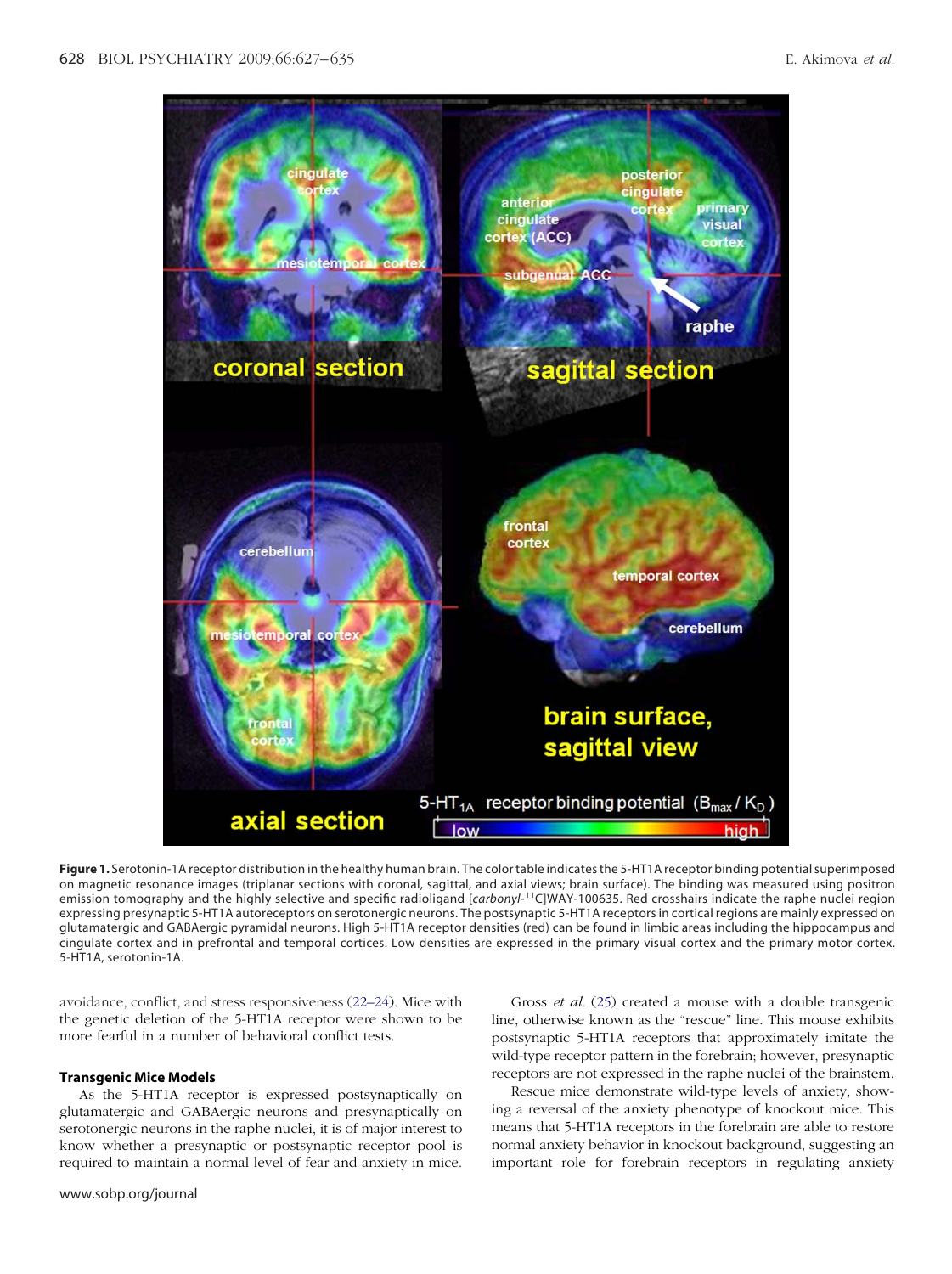<span id="page-2-0"></span>

|  |  | Table 1. 5-HT1A and Transgenic Mice as Genetic Models of Anxiety Disorders |  |  |  |
|--|--|----------------------------------------------------------------------------|--|--|--|
|--|--|----------------------------------------------------------------------------|--|--|--|

| <b>Behavioral Features</b>  | Knockout<br>5-HT1A <sup><math>-/-</math></sup> | Heterozygote<br>5-HT1A <sup>+/-</sup> | Overexpression<br>5-HT1A Transgenic | Rescue-Turned<br>Off in the Adult | Rescue-Turned Off<br><b>During Development</b> | References                 |
|-----------------------------|------------------------------------------------|---------------------------------------|-------------------------------------|-----------------------------------|------------------------------------------------|----------------------------|
| Anxiety-Related             |                                                |                                       |                                     |                                   |                                                |                            |
| Responses                   |                                                |                                       |                                     | $=$                               |                                                | 22, 23, 24, 25, 28, 37, 91 |
| Harm Avoidance              |                                                |                                       |                                     | $=$                               |                                                | 22, 23, 24, 25, 28, 37, 91 |
| Aggression                  |                                                | $=$                                   |                                     | n.t.                              | n.t.                                           | 91,90                      |
| <b>Fear Conditioning</b>    |                                                | n.t.                                  | n.t.                                | n.t.                              | n.t.                                           | 92                         |
| <b>Exploratory Activity</b> |                                                |                                       |                                     | $=$                               |                                                | 22, 23, 24, 25, 28, 37, 91 |
| Learning Deficit            |                                                | n.t.                                  | n.t.                                | n.t.                              | n.t.                                           | 90                         |
| <b>Freezing Response</b>    |                                                |                                       |                                     |                                   |                                                |                            |
| After Shock                 |                                                | n.t.                                  | n.t.                                | n.t.                              | n.t.                                           | 92                         |

5-HT1A, serotonin-1A;  $\uparrow$ , significant increase;  $\downarrow$ , significant decrease; =, changes were not significant; n.t., not tested.

behavior in wild-type mice. Gross *et al.* [\(25\)](#page-6-0) studied the conditional nature of the receptor in rescue mice to assess the effect of 5-HT1A receptors during development and adulthood in the rescue phenotype. Test results indicated that deletion of the 5-HT1A receptor in mice produces a robust anxiety-related phenotype and that this phenotype in 5-HT1A knockout mice is caused by the absence of the receptor at a critical period of postnatal development, whereas the knockout of 5-HT1A in adulthood does not affect anxiety. Even more significantly, these findings support the idea of a central role for serotonin in the early development of neurocircuits mediating emotion [\(26,27\)](#page-6-0).

To further analyze the role of the 5-HT1A receptor in anxietylike behavior, transgenic mice overexpressing this receptor subtype were generated [\(28\)](#page-6-0). The expression of the 5-HT1A receptor protein was transiently increased during postnatal development. Interestingly, transgenic mice showed elevated serotonin values in the hippocampus and striatum.

Several studies have shown that steroid hormones such as cortisol and estrogenes are potent modulators of 5-HT1A receptor expression [\(29\)](#page-6-0). While maternal stress during pregnancy changes the hormonal condition of the fetus, maternal behavior during the early postnatal phase influences the hypothalamicpituitary-adrenal (HPA) and hypothalamic-pituitary-gonadal axes of the progeny [\(30,31\)](#page-6-0). Given the sensitive periods in the maturation of the serotonergic system, these environmental factors may have life-long effects on serotonergic neurotransmission and 5-HT1A receptor expression causing vulnerability to stress in adulthood. These critical findings should be integrated into future research on humans to investigate whether multifactorial disorders may result from variations in a small number of genes, with varying effects dependent on the exposure to

environmental risk factors like malfunctions of the maternal stress systems during pregnancy or stressful life events in early childhood [\(32,33\)](#page-6-0). Also, the association of genetic liability with personality traits like neuroticism, which seem to increase the likelihood of the development of psychiatric disorders, should be considered [\(34,35\)](#page-7-0).

#### **Autonomic Changes in 5-HT1A Receptor Knockout Mice**

Autonomic manifestations of anxiety, such as increased blood pressure, heart rate, and elevated body temperature, are experienced by anxiety patients. These factors were measured in animal models to determine anxiety levels [\(36 –38\)](#page-7-0). Pattij *et al.* [\(36\)](#page-7-0) observed that in a novel environment, the heart rate of 5-HT1A receptor knockout mice was twice that of wild-type control animals. Body temperature also increased more significantly in knockout animals. Baseline values of heart rate and body temperature showed no differences between the groups.

#### **Stress Responsiveness and the Hypothalamic-Pituitary-Adrenal System**

Increased stress responsiveness was observed in knockout mice when compared with wild-type mice in forced swim tests and tail suspension tests. Knockout mice, when placed in water or suspended by the tail, show a stress-induced increase in mobility [\(22–24\)](#page-6-0). When using aversive stimuli to induce freezing, higher rates of stress and anxiety were displayed by knockout mice [\(39,40\)](#page-7-0).

Stress and anxiety disorders are frequently accompanied by the activation of the HPA system. The release of corticosterone by the adrenal gland was shown partially reduced in 5-HT1A receptor knockout mice [\(39,41\)](#page-7-0). Both glucocorticoid administra-

|  |  |  |  |  |  |  | Table 2. Behavioral Conflict Tests on 5-HT1A Knockout and Transgenic Mice |
|--|--|--|--|--|--|--|---------------------------------------------------------------------------|
|--|--|--|--|--|--|--|---------------------------------------------------------------------------|

| <b>Conflict Tests, Anxiety</b><br>Paradigms | Knockout<br>$5-HT1A^{-/-}$ | Heterozygote<br>$5-HT1A^{+/-}$ | Overexpression<br>5-HT1A Transgenic | Rescue-Turned<br>Off in the Adult | Rescue-Turned Off<br><b>During Development</b> | References             |
|---------------------------------------------|----------------------------|--------------------------------|-------------------------------------|-----------------------------------|------------------------------------------------|------------------------|
| Home Cage Activity                          |                            |                                |                                     | n.t.                              | n.t.                                           | 22, 28                 |
| Light-Dark Test                             |                            | n.t.                           | n.t.                                | n.t.                              | n.t.                                           | 90                     |
| Open Field                                  |                            |                                |                                     | $=$                               |                                                | 22, 23, 24, 25, 28, 37 |
| Elevated-Plus Maze                          |                            |                                |                                     | $=$                               |                                                | 22, 23, 24, 25, 28, 37 |
| Novel Object                                |                            |                                | n.t.                                | n.t.                              | n.t.                                           | 22                     |
| <b>Tail Suspension</b>                      |                            |                                | n.t.                                | n.t.                              | n.t.                                           | 22                     |
| <b>Forced Swim Test</b>                     |                            |                                | n.t.                                | n.t.                              | n.t.                                           | 23, 24                 |
| Morris Water Maze                           |                            | n.t.                           | n.t.                                | n.t.                              | n.t.                                           | 90                     |
| Novelty Suppressed Feeding                  |                            | n.t.                           | n.t.                                | $=$                               |                                                | 90, 25                 |
| Novel Environment                           |                            | n.t.                           | n.t.                                | n.t.                              | n.t.                                           | 25,37                  |
| Freezing Response                           |                            | n.t.                           | n.t.                                | n.t.                              | n.t.                                           | 90                     |

5-HT1A, serotonin-1A;  $\uparrow$ , significant increase;  $\downarrow$ , significant decrease; =, changes were not significant; n.t., not tested.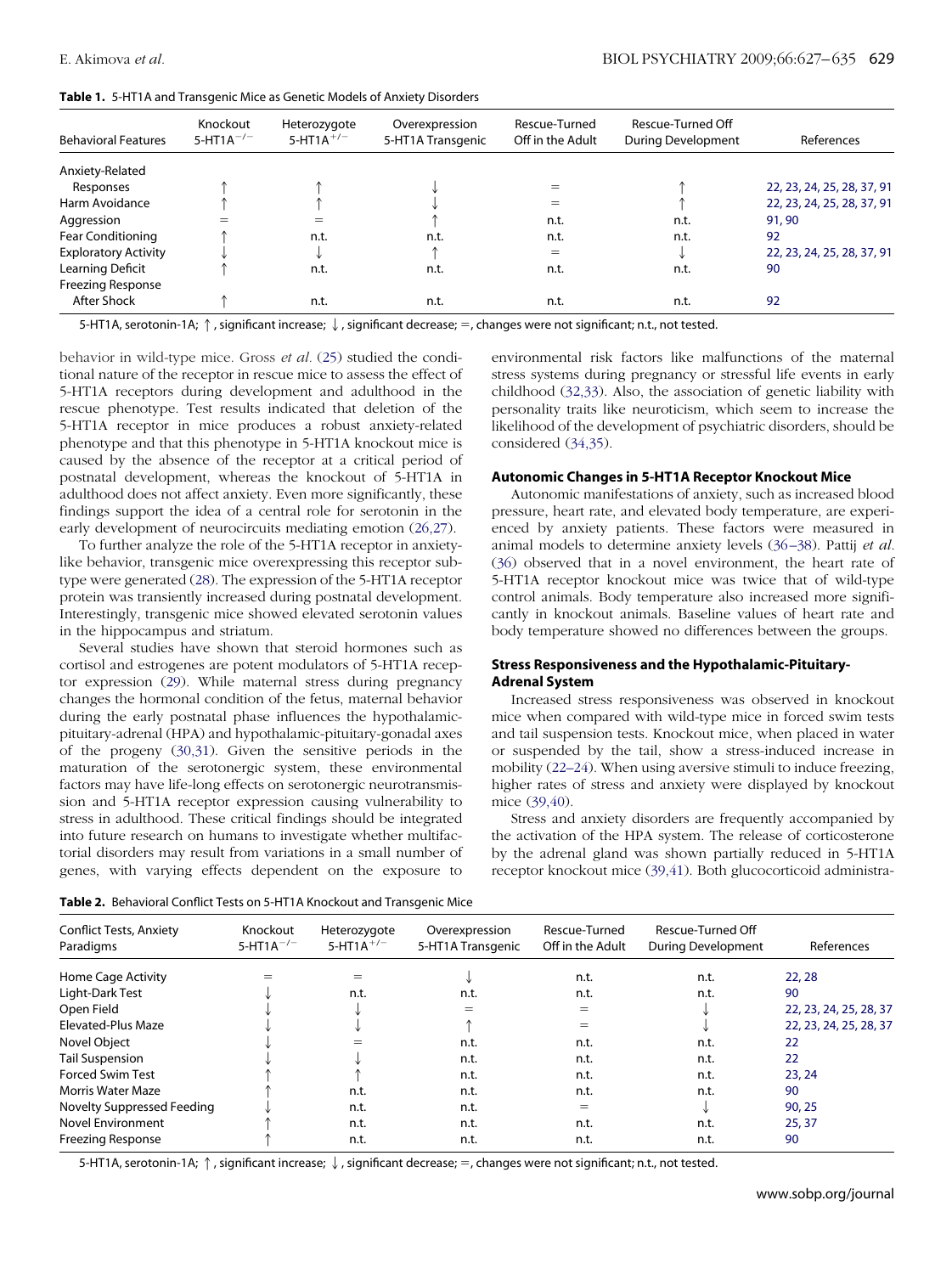<span id="page-3-0"></span>

|  |  |  | Table 3. Physiological and Autonomic Changes in 5-HT1A Knockout and Transgenic Mice |
|--|--|--|-------------------------------------------------------------------------------------|
|--|--|--|-------------------------------------------------------------------------------------|

| Physiological Features, Autonomic Changes | Knockout<br>5-HT1A <sup><math>-/-</math></sup> | Heterozygote<br>5-HT1A <sup>+/-</sup> | Overexpression<br>5-HT1A Transgenic | References     |
|-------------------------------------------|------------------------------------------------|---------------------------------------|-------------------------------------|----------------|
| <b>Heart Rate</b>                         | $=$                                            | $=$                                   | n.t.                                | 36             |
| <b>Basal Body Temperature</b>             | $=$                                            | $=$                                   | $\downarrow$ (male)                 | 36, 28         |
| Stressed-Induced Tachycardia              |                                                | $=$                                   | n.t.                                | 36, 37         |
| Stressed-Induced Hyperthermia             |                                                | $=$                                   | n.t.                                | 36, 25, 37, 38 |
| <b>Stress Responses</b>                   |                                                |                                       | n.t.                                | 38, 38, 40, 42 |
| ACTH, Prolactin, Corticosterone,          |                                                |                                       |                                     |                |
| Adrenaline Levels                         |                                                | n.t.                                  | n.t.                                | 45             |
| Glucose Level                             |                                                | n.t.                                  | n.t.                                | 45             |
| Serotonin Level                           |                                                | n.t.                                  | n.t.                                | 45             |

5-HT1A, serotonin-1A; ACTH, adrenocorticotropic hormone;  $\uparrow$ , significant increase;  $\downarrow$ , significant decrease;  $=$ , changes were not significant; n.t., not tested.

tion and chronic stress have also been shown to result in downregulation of 5-HT1A receptor density and messenger RNA (mRNA) levels in the hippocampus [\(42,43\)](#page-7-0), where 5-HT1A receptor expression is inhibited by corticosteroid receptor stimulation. In contrast, 5-HT1A receptors in the raphe nuclei seem unaffected by circulating corticosteroids [\(44\)](#page-7-0).

#### **Pharmacological Effects on the 5-HT1A Receptor**

Pharmacological tests on knockout mice are a powerful tool in understanding both the consequences of the deletion of 5-HT1A receptors and the effects of pharmacological treatment on this receptor (Table 1 in Supplement 1). Anxiety disorders are commonly treated with benzodiazepines that bind to  $GABA_A$ receptors. The anxiolytic activity of benzodiazepines is dependent on the genetic background of knockout mice. It was shown that 5-HT1A receptor knockout mice display benzodiazepineresistant anxiety [\(41\)](#page-7-0). In contrast to these mutants, receptordeficient mice of the 129sv and C57B16 genetic backgrounds responded to benzodiazepines [\(37\)](#page-7-0). This data clearly demonstrates that benzodiazepine resistance is mediated by an interaction between the 5-HT1A receptor and one or more unknown genes and their modification in the  $GABA_A$  complex is independent of the anxiety phenotype.

Serotonin-1A receptors modulate the anxiolytic effects of SSRIs. In several investigations, pharmacological blockades in 5-HT1A receptor knockout mice were introduced and the impact on regulation of synaptic serotonin was studied, showing knockout mice to have increased fluoxetine-induced dialysate serotonin content in various brain regions [\(45,46\)](#page-7-0). Knobelman *et al.* [\(46\)](#page-7-0) presented results, indicating the significant role of the receptor in regulating 5-HT1A receptormediated release in the striatum and other brain regions innervated by neurons of the medial raphe nucleus. Similarly, Parson *et al.* [\(45\)](#page-7-0) described a larger disinhibition of serotonin release in the frontal cortex than in the ventral hippocampus in knockout mice following treatment with fluoxetine.

Pindolol is a  $\beta_{1-2}$  adrenergic receptor antagonist with a putative antagonistic action on 5-HT1A receptors and a greater occupation at somatodendritic 5-HT1A receptors than at postsynaptic receptors. While the clinical benefits of SSRIs are only evident after 4 to 6 weeks of treatment, pindolol seems to speed up this process. This effect may be mediated by somatodendritic 5-HT1A receptors. Guilloux *et al.* [\(47\)](#page-7-0) studied the mechanism of pindolol and the antidepressant effect of a combination with paroxetine in 5-HT1A knockout mice. They found no effect on

5-HT1A autoreceptors. The blockade of paroxetine-induced antidepressant- and anxiolytic-like effects may be strongly associated with its binding to other neurotransmitter receptors.

The effects of selective 5-HT1A receptor agonists and partial agonists were investigated in detail in rodents [\(48\)](#page-7-0). They cause a dose-dependent anxiolytic effect that correlates with the inhibition of serotonergic neuron firing, the decrease of 5-HT release, and the reduction of 5-HT signaling at postsynaptic target receptors. Blocking of the negative feedback by selective 5-HT1A receptor antagonists, such as WAY-100635, raises the firing level of the serotonergic neurons but has no obvious effects on 5-HT neurotransmission or behavior [\(49\)](#page-7-0), while the combination with SSRIs augments the rise in serotonin levels in terminal regions. The activation of presynaptic 5-HT1A receptors provides the brain with an autoinhibitory feedback system controlling serotonin neurotransmission. Increased anxiety-related behavior may be associated with increased serotonin, resulting from a dysregulated negative feedback function in 5-HT1A autoreceptors [\(50\)](#page-7-0). This mechanism is supported by recent theoretical models of fear and anxiety, primarily based on pharmacological data. The long-term reduction in serotonergic impulse flow to septohippocampal and other limbic and cortical areas involved in the control of anxiety may explain the anxiolytic effects of ligands with selective affinity for the 5-HT1A receptor in animal models of anxiety-related behavior. This is based on evidence that 5-HT1A agonists (8-OH-DPAT) and antagonists (WAY-100635) have anxiolytic or anxiogenic effects, respectively [\(51\)](#page-7-0). The effects of 5-HT1A agonists injected centrally vary according to brain regions. Injections into areas such as the hippocampus and amygdala produce anxiogenic effects; however, when 5-HT1A agonists are injected into the dorsal or median raphe nuclei, anxiolytic effects can be observed. This evidence suggests that the postsynaptic 5-HT1A receptors and the 5-HT1A autoreceptors have opposite effects in the regulation of anxious behavior. Blier *et al.* [\(52\)](#page-7-0) suggested that therapeutic effects of antidepressants are the result of 5-HT1A autoreceptor downregulation during chronic treatment without an alteration in the postsynaptic 5-HT1A receptors. Consequently, the stimulation of postsynaptic 5-HT1A receptors seems to be axiogenic, while the activation of 5-HT1A autoreceptors may induce anxiolytic effects via suppression of serotonergic neuronal firing. This, in turn, results in attenuated serotonin release. To confirm this hypothesis in humans, further knowledge of the status of the 5-HT1A receptors must be gained. Further details can be found in Supplement 1.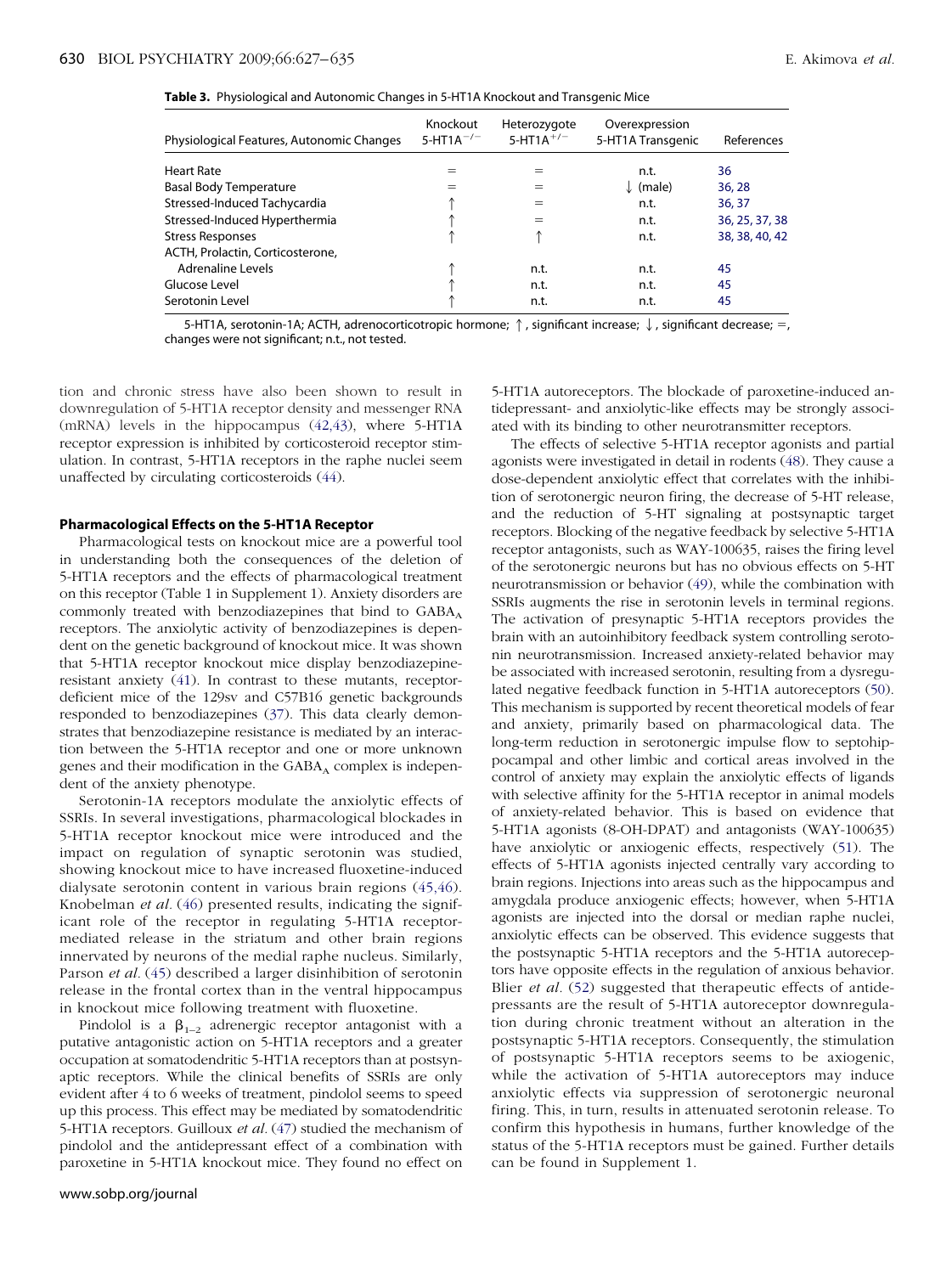## **Results in Human Studies**

## **Pharmacological Effects on the 5-HT1A Receptor in Anxiety Disorders**

The efficacy of medications that increase the synaptic availability of serotonin has been shown consistently in clinical studies [\(53\)](#page-7-0). Selective serotonin reuptake inhibitors may increase anxiety during the initial phase of treatment, a phenomenon that indicates the possible oversensitivity of serotonin postsynaptic receptors [\(54\)](#page-7-0).

Neuropharmacological challenge studies with ipsapirone (a selective 5-HT1A receptor agonist) have been conducted to evaluate 5-HT1A receptor-related functions in patients with various affective and anxiety disorders [\(55-59\)](#page-7-0). The 5-HT1A challenge studies by Broocks *et al.* [\(55,56\)](#page-7-0), who observed patients with PD/agoraphobia, demonstrated that effective treatment has varying effects on the psychological, neuroendocrinological, and temperature responses to ipsapirone, as it induces cortisol secretion, increases anxiety, and causes other psychopathological symptoms, as well as lowering body temperature. Challenges were performed using ipsapirone and placebo in patients before and after 10 weeks of treatment with clomipramine.

Serotonin-1A receptor antagonists, such as pindolol, have the capacity to speed up the antidepressant effect of SSRIs by interrupting 5-HT1A autoreceptor inhibition of cell firing that occurs early in the treatment [\(60\)](#page-7-0). There is some promising control data on the role of pindolol augmentation in OCD [\(61\)](#page-7-0). Markovitz *et al.* [\(62\)](#page-7-0) reported modest benefits in an open trial on OCD patients in which 9 out of 11 patients reported a beneficial effect.

Buspirone showed no significant effect in the treatment of PD [\(63– 65\)](#page-7-0). Ipsapirone, is possibly effective in the treatment of GAD [\(66\)](#page-7-0); however, acute administration of ipsapirone causes panic attacks [\(55\)](#page-7-0). Lesch [\(67\)](#page-7-0) explored the sensitivity of the 5-HT1A receptor in PD and investigated hypothermic, neuroendocrinological, and behavioral responses in 14 patients. Ipsapirone caused hypothermia and adrenocorticotropic hormone (ACTH) release but had only minimal effects on behavior. Panic disorder patients revealed reduced hypothermic and corticoid responses to ipsapirone when compared with control subjects. Hypothermia was expected to reflect presynaptic 5-HT1A receptor activation, while corticoid responses showed activation of postsynaptic 5-HT1A receptors. McDougle *et al.* [\(68\)](#page-7-0) undertook a placebocontrolled study to subsequently test the efficacy of buspirone in OCD patients. Buspirone was no different from the placebo as a

treatment agent. Its role as an augmenting agent in specific refractory cases remains of interest. For further details, see Supplement 1.

## **Neuroimaging**

**PET Studies on Healthy Volunteers and Anxiety Disorder Patients.** Several positron emission tomography studies on healthy subjects [\(69,70\)](#page-7-0) and patients with anxiety disorders [\(71,72\)](#page-7-0) were performed, inspired by the effects found in mice and pharmacological models, showing increased anxious behavior with lower 5-HT1A functioning. Neuroimaging data reveals that reduced 5-HT1A binding is a pathophysiological characteristic of both anxiety and depression and may represent a common neurobiological process in the development of these stress-related disorders. For details on topology of 5-HT1A binding changes and regions of interests, see Table 4.

The distribution of the 5-HT1A receptor in the human brain [\(Figure 1\)](#page-1-0) can be quantified using radiolabeled ligands. WAY-100635 is a specific 5-HT1A receptor antagonist that binds with high affinity to the 5-HT1A receptor [\(16,70,73\)](#page-6-0). Labeled with the [*carbonyl*-<sup>11</sup>C], it can be used safely for quantitative analysis of the binding to 5-HT1A receptors  $(74-76)$ .

Using [*carbonyl*-<sup>11</sup>C]WAY-100635 in healthy subjects, a significant negative correlation between 5-HT1A binding potential (BP) and anxiety scores was observed, specifically in the dorsolateral prefrontal, anterior cingulate, parietal, and occipital cortices [\(69\)](#page-7-0). These findings were consistent with results from animal studies showing increased anxiety in mice lacking 5-HT1A receptors [\(24\)](#page-6-0). This could explain the anxiolytic effect of partial 5-HT1A receptor agonists. However, the results were not replicated by another study in male healthy subjects [\(70\)](#page-7-0).

Panic disorder was investigated by Neumeister *et al.* [\(72\)](#page-7-0) using the radioligand ((18)F-trans-4-Fluoro-N-2-[4-(2-methoxyphenyl)piperazin-1-yl]ethyl]-N-(2-pyridyl)cyclohexanecarboxamide) and PET. Regions of interest consisted of brain structures with high concentrations of postsynaptic 5-HT1A receptors, i.e., the anterior and posterior cingulate, anterior insular, mesiotemporal, anterior temporopolar cortices, and raphe nuclei. When patients with PD, patients with PD and comorbid depression, and healthy control subjects were compared, it was revealed that distribution volumes did not differ between the two PD groups, while both patient groups differed significantly from control subjects, showing a lower volume of distribution of the radioligand in the anterior cingulate, posterior cingulate cortices, and raphe nuclei. The abnormal function of 5-HT1A receptors appeared to impact specifically on cortical circuitries (anterior and posterior cingulate cortices) that are

**Table 4.** Human PET Studies of Changes in 5-TH1A Receptor Binding Associated with Anxiety Disorders

| Patients/Healthy Subjects | Radiotracer             | <b>Binding Potential/Distribution Volume</b>                                      | References |
|---------------------------|-------------------------|-----------------------------------------------------------------------------------|------------|
| PTSD (12/11)              | [ <sup>18</sup> F]FCWAY | $=$ RN, ATPC, PCG, INS, ACC, MTC                                                  | 79         |
| SAD (12/18)               | $[11]$ C]WAY-100635     | $\downarrow$ AMY, ACC, INS, RN, MOFC                                              | 71         |
| PD (16/19)                | $[11$ ClWAY-100635      | $\downarrow$ RN, AMY, OFC, ALTC (untreated), $\downarrow$ RN, HIP, AMTC (treated) | 77         |
| PD (16/15)                | [ <sup>18</sup> F]FCWAY | $\downarrow$ ACC, PCG, RN                                                         | 72         |
| SAD/PD (0/12)             | $[11$ ClWAY-100635      | HIP, SGC, PCG after 12 weeks SSRI treatment                                       | 8          |
| MDD/PD (28/0)             | $[11$ ClWAY-100635      | TEM, ACC, INS, PHG, HIP in MDD with comorbid PD                                   | 78         |
| Healthy Volunteers (0/19) | $[11C]$ WAY-100635      | Negative correlation BP and NEO-PI-R in ACC, PAR, OCC, DLPFC                      | 69         |
| Healthy Volunteers (0/61) | $I11$ CIWAY-100635      | No significant correlation of receptor BP with anxiety scores                     | 70         |

5-TH1A, serotonin-1A;  $\downarrow$ , significant decrease; =, changes were not significant; ACC, anterior cingulate cortex; ALTC, anterior lateral temporal cortex; AMTC, anterior mediotemporal cortex; AMY, amygdala; ATPC, anterior temporopolar cortex; BP, blood pressure; DLPFC, dorsolateral prefrontal cortex; HIP, hippocampus; INS, insular cortex; MDD, major depressive disorder; MOFC, medial orbitofrontal cortex; MTC, mesiotemporal cortex; NEO-PI-R, Revised NEO Personality Inventory; OCC, occipital cortex; OFC, orbitofrontal cortex; PAR, parietal cortex; PCG, posterior cingulate gyrus; PD, panic disorder; PET, positron emission tomography; PHG, parahippocampal gyrus; PTSD, posttraumatic stress disorder; RN, raphe nuclei; SAD, social anxiety disorder; SGC, subgenual cortex; SSRI, selective serotonin reuptake inhibitor; TEM, temporal cortex.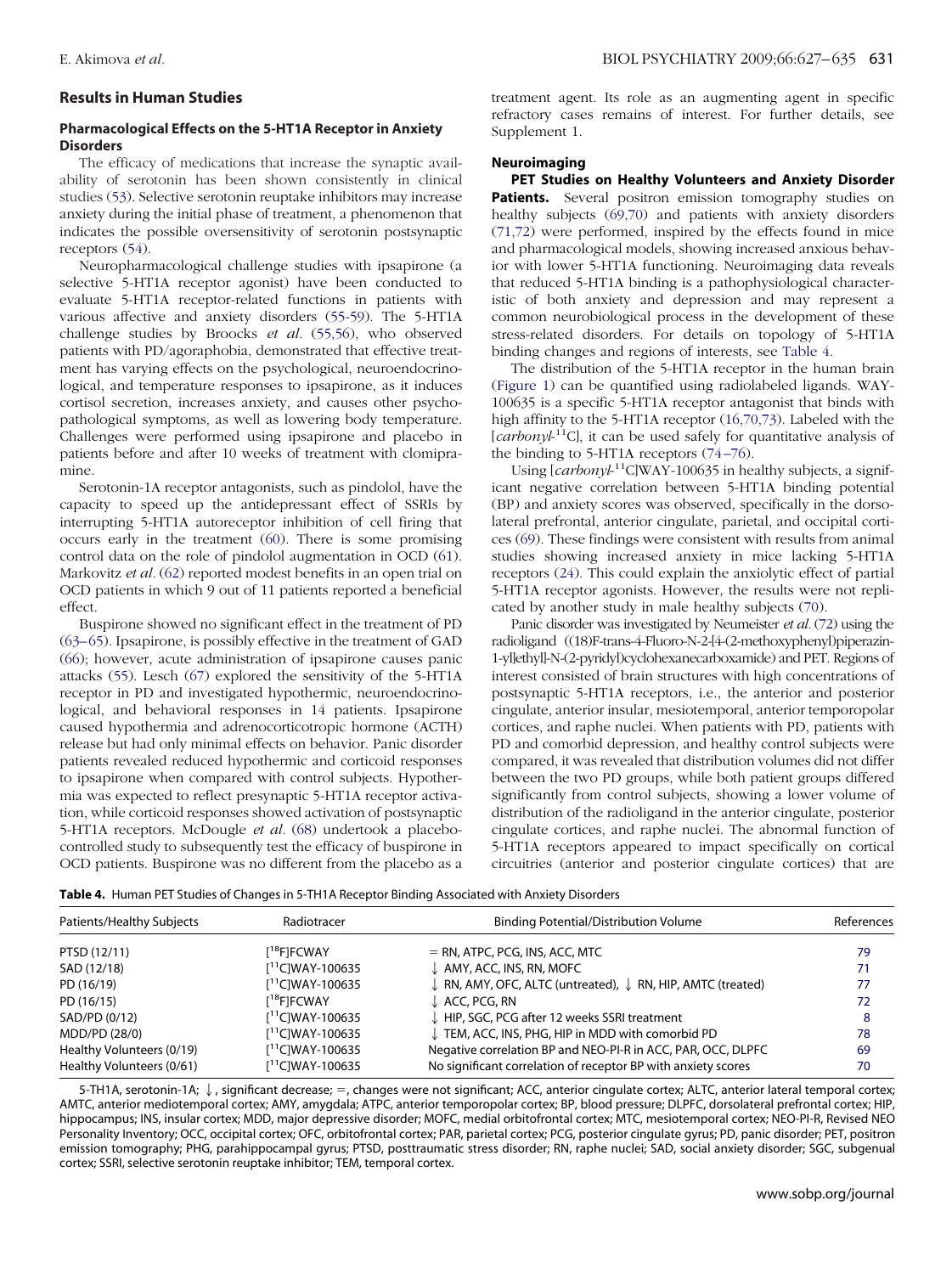associated with the regulation of anxiety according to electrophysiological and functional studies in humans, nonhuman primates, and 5-HT1A receptor knockout studies in mice [\(25\)](#page-6-0).

Nash *et al.* [\(77\)](#page-7-0) measured 5-HT1A receptor binding in untreated patients after recovery through treatment with SSRIs. Compared with healthy control subjects, in nine PD patients binding was reduced significantly in the raphe nuclei, amygdala, orbitofrontal, and temporal cortices. Recovered patients showed reduced presynaptic binding; however, no significant reduction in postsynaptic binding was observed. This finding is consistent with predictions from studies with knockout mice.

A study on social anxiety disorder (SAD) was carried out by Lanzenberger *et al.* [\(71\)](#page-7-0) examining the role of 5-HT1A receptor binding potential in the limbic and paralimbic system, including amygdala, hippocampus, insula, cingulate, and orbitofrontal cortices. These regions were selected because of their central role in the neural processing of fear and anxiety. Using PET and the radioligand [*carbonyl*-<sup>11</sup>C]WAY-100635, a group of 12 unmedicated male SAD patients was compared with 18 healthy control subjects. The findings demonstrated a significantly lower 5-HT1A receptor binding potential in SAD patients in the hippocampus ( $-9.7\%$ ), insula ( $-28.0\%$ ), anterior cingulate cortex  $(-23.8%)$ , amygdala  $(-21.4%)$ , medial orbitofrontal cortex  $(-18.4%)$ , and raphe nuclei  $(-36.4%)$ . After a Bonferroni correction for multiple comparisons, amygdala ( $p = .024$ ), insula ( $p = .024$ ), and anterior cingulate cortex ( $p = .032$ ) remained significant. These results underline the key role of the above brain areas in modulating anxious states.

Another interesting study by Sullivan *et al.* [\(78\)](#page-8-0) investigated the association between anxiety scores in major depressive disorder (MDD) and regional 5-HT1A binding. Cortical 5-HT1A binding seems to play a role in the expression of different anxious behaviors occurring in MDD with different relationships to psychic as compared to somatic anxiety. Lower 5-HT1A BP in patients with comorbid PD was associated with higher somatic and lower psychic anxiety. The authors argue that a differentiation between the somatic and psychic components of anxiety may be useful in the development of new therapeutic treatments.

Although PTSD is commonly comorbid with other anxiety disorders and responds to treatment with SSRIs, patients with PTSD do not show altered 5-HT1A expression [\(79\)](#page-8-0).

**Pharmacological Effects on 5-HT1A Receptor Binding.** Positron emission tomography can be used to investigate drug effects on 5-HT1A receptor binding; however, not all neuroimaging studies are in agreement about treatment effects on presynaptic or postsynaptic 5-HT1A receptor binding [\(80\)](#page-8-0). Several studies suggested that treatment effects of SSRIs might be associated with functional or expression changes in 5-HT1A receptors. This data is in accordance with the BP reduction of 5-HT1A receptors in limbic regions. Sargent *et al.* [\(81\)](#page-8-0) measured a statistically insignificant decrease in BP of 5-HT1A in the raphe nuclei after a 6-week treatment with paroxetine. Furthermore, a continued reduction of the 5-HT1A BP in clinically recovered depressed patients was proposed as a trait variable of depression [\(82\)](#page-8-0). Although these results suggest that 5-HT1A receptors possess a plasticity and reactivity during chronic SSRI treatment, there is still insufficient data available to explain this phenomenon more accurately in patients. According to the transgenic mice models, lower 5-HT1A BP may increase vulnerability toward anxiety disorders. However, one may speculate that the reduction of 5-HT1A receptor binding might also be a compensatory mechanism, especially in the raphe region, within the serotonergic system. This compensatory mechanism may be

insufficient in patients lacking further downregulation, therefore further lowering the 5-HT1A receptor binding by treatment may overcome this insufficient compensation. A further possible explanation is that the affinity of 5-HT1A and radioligands may change in the course of some weeks; however, this remains unobserved as only BP  $(B_{\text{max}}/K_D)$  has been measured and binding of the frequently used radioligand [*carbonyl*-11C]WAY-100635 may not be identical to both the high- and low-affinity state of the 5-HT1A receptor. Furthermore, 5-HT1A data measured with [*carbonyl*-11C]WAY-100635 and based on reference models has to be confirmed by PET studies with arterial blood sampling, given the sometimes contradictory results of these methods.

A significant decrease in 5-HT1A receptor binding after treatment with escitalopram in patients suffering from anxiety disorders was recently reported by our neuroimaging group [\(8\)](#page-6-0). After 12 weeks of treatment, we observed a significant reduction in 5-HT1A receptor binding in the hippocampus ( $p = .006$ ), subgenual ( $p = .017$ ), and posterior cingulate ( $p = .034$ ) cortices, indicating that long-term administration may cause a decrease in the inhibitory modulation of 5-HT on GABAergic and glutaminergic neurons mediated by a reduction of 5-HT1A receptors.

#### **Genetic Polymorphisms of the 5-HT1A Receptor**

Allelic variations in 5-HT1A receptor expression seem to play an important role in the development and modulation of individual differences in anxiety-related personality traits and anxiety disorders [\(83,84\)](#page-8-0). Results indicate that these polymorphisms also influence therapeutic responses to serotonergic agents. For further details, see Supplement 1.

## **Conclusions**

Evidence from preclinical and clinical research, including genetic studies, pharmacological trials, and neuroimaging, reveals a substantial impact of the serotonin system and particularly the 5-HT1A receptor on the neurobiology of anxiety. However, the serotonin system affects and is influenced by many other neurotransmitters in brain structures essential for the processing and expression of anxiety [\(85\)](#page-8-0). Animal studies showed modulatory effects of the 5-HT1A receptor on glutamatergic, GABAergic, and dopaminergic neurons, especially in the (pre)frontal cortex and limbic areas [\(86 – 89\)](#page-8-0). There is a lack of human studies investigating the effects of 5-HT1A receptor activation on other neurotransmitter systems. Future pharmacological functional magnetic resonance imaging (fMRI) studies with 5-HT1A agonists or antagonists will mainly show the effects on the glutamatergic and GABAergic system. However, it must be stressed that for a more comprehensive model supporting the role of the 5-HT1A receptor in anxiety disorders, it will be necessary to include data on other neurotransmitters. As most of the above-mentioned studies draw their conclusions based on animal models, it is necessary to note that it is generally difficult to make inferences on the pathogenesis in humans from preclinical results. Firstly, the periods of increased brain plasticity are clearly different in humans compared to rodents. There are also inherent problems in reproducing the typical stressful experiences of humans in animal tests. Therefore, direct methodological and interspecies comparisons have their limitations. Systematic multimodal studies in primates are necessary to link the findings of 5-HT1A transgenic mice with clinical data more convincingly. Given the lack of knockout models in primates, the effects of 5-HT1A receptor agonists and antagonists should be studied in different developmental periods and may then be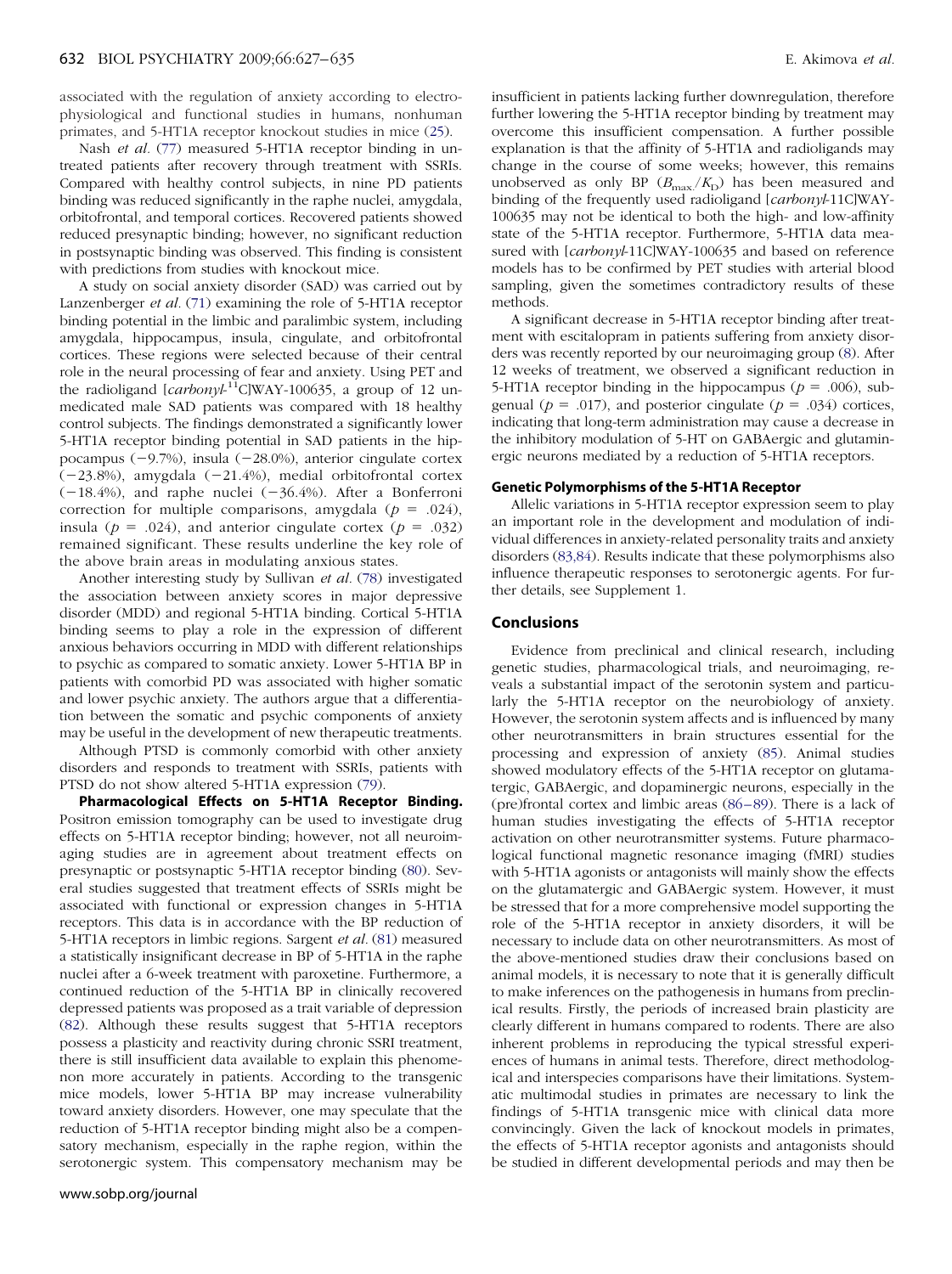<span id="page-6-0"></span>combined with quantifications of 5-HT1A receptor binding, using nondisplaceable radioligands and longitudinal molecular neuroimaging. By combining these approaches with the investigations of genetic polymorphisms in the serotonergic system and environmental risk factors, such as stress, a causal model of the influence of 5-HT1A in the etiology of anxiety disorders may be found in primates. It can be stated that anxiety disorders are biologically heterogeneous conditions influenced by genetic, epigenetic, and environmental factors. Therefore, dysregulation of 5-HT1A receptors cannot be considered as the one simple primary factor in anxiety disorders. Possibly, the role of the serotonin system in anxiety disorders is adaptive rather than pathogenic. In the future, a better understanding of 5-HT1A receptor function will provide insight into the origins and improved clinical management of anxiety disorders.

*We especially thank Megan Light for linguistic support, Patrycja Stein, Tobias Gluek, and Markus Savli for editing the manuscript, and Iris Kaiser for administrative support. We are grateful to Wolfgang Wadsak and Markus Mitterhauser for support in positron emission tomography imaging.*

*Dr. Kasper has received grant/research support from Eli Lilly, Lundbeck, Bristol-Myers Squibb, GlaxoSmithKline, Organon, Sepracor, and Servier; has served as a consultant or on advisory boards for AstraZeneca, Bristol-Myers Squibb, GlaxoSmithKline, Eli Lilly, Lundbeck, Pfizer, Organon, Schwabe, Sepracor, Servier, Janssen, and Novartis; and has served on speakers' bureaus for AstraZeneca, Eli Lily, Lundbeck, Schwabe, Sepracor, Servier, and Janssen. Dr. Lanzenberger received a travel grant, research support, and conference speaker honoraria from Lundbeck. Dr. Akimova reports no biomedical financial interests or potential conflicts of interest.*

*Supplementary material cited in this article is available online.*

- 1. Arango V, Underwood MD, Boldrini M, Tamir H, Kassir SA, Hsiung S, *et al.* (2001): Serotonin 1A receptors, serotonin transporter binding and serotonin transporter mRNA expression in the brainstem of depressed suicide victims. *Neuropsychopharmacology* 25:892–903.
- 2. Lemonde S, Turecki G, Bakish D, Du L, Hrdina PD, Bown CD, *et al.* (2003): Impaired repression at a 5-hydroxytryptamine 1A receptor gene polymorphism associated with major depression and suicide. *J Neurol Sci* 23:8788 – 8799.
- 3. Barnes NM, Sharp T (1999): A review of central 5-HT receptors and their function. *Neuropharmacology* 38:1083–1152.
- 4. Goldberg HL, Finnerty RJ (1979): The comparative efficacy of buspirone and diazepam in the treatment of anxiety. *Am J Psychiatry* 136:1184 – 1187.
- 5. Cloninger CR (1987): A systematic method for clinical description and classification of personality variants. A proposal. *Arch Gen Psychiatry* 44:573–588.
- 6. Bailer UF, Price JC, Meltzer CC, Mathis CA, Frank GK, Weissfeld L, *et al.* (2004): Altered 5-HT(2A) receptor binding after recovery from bulimiatype anorexia nervosa: Relationships to harm avoidance and drive for thinness. *Neuropsychopharmacology* 29:1143–1155.
- 7. Bailer UF, Frank GK, Henry SE, Price JC, Meltzer CC, Mathis CA, *et al.* (2007): Exaggerated 5-HT1A but normal 5-HT2A receptor activity in individuals ill with anorexia nervosa. *Biol Psychiatry* 61:1090 –1099.
- 8. Spindelegger C, Lanzenberger R, Wadsak W, Mien LK, Stein P, Mitterhauser M, *et al.* (2008): Influence of escitalopram treatment on 5-HT(1A) receptor binding in limbic regions in patients with anxiety disorders [published online ahead of print March 25]. *Mol Psychiatry*.
- 9. Sibon I, Benkelfat C, Gravel P, Aznavour N, Costes N, Mzengeza S, *et al.* (2008): Decreased [18F]MPPF binding potential in the dorsal raphe nucleus after a single oral dose of fluoxetine: A positron-emission tomography study in healthy volunteers. *Biol Psychiatry* 63:1135–1140.
- 10. Varnas K, Halldin C, Hall H (2004): Autoradiographic distribution of serotonin transporters and receptor subtypes in human brain. *Hum Brain Mapp* 22:246 –260.
- 11. Witte AV, Floel A, Stein P, Savli M, Mien LK, Wadsak W, *et al.* (2008): Aggression is related to frontal serotonin-1A receptor distribution as revealed by PET in healthy subjects [published online ahead of print December 11]. *Hum Brain Mapp*.
- 12. Drevets WC, Thase ME, Moses-Kolko EL, Price J, Frank E, Kupfer DJ, *et al.* (2007): Serotonin-1A receptor imaging in recurrent depression: Replication and literature review. *Nucl Med Biol* 34:865– 877.
- 13. Artigas F, Adell A, Celada P (2006): Pindolol augmentation of antidepressant response. *Curr Drug Targets* 7:139 –147.
- 14. Palchaudhuri M, Flugge G (2005): 5-HT1A receptor expression in pyramidal neurons of cortical and limbic brain regions. *Cell Tissue Res* 321: 159 –172.
- 15. Azmitia EC, Gannon PJ, Kheck NM, Whitaker-Azmitia PM (1996): Cellular localization of the 5-HT1A receptor in primate brain neurons and glial cells. *Neuropsychopharmacology* 14:35– 46.
- 16. Hall H, Lundkvist C, Halldin C, Farde L, Pike VW, McCarron JA, *et al.* (1997): Autoradiographic localization of 5-HT1A receptors in the post-mortem human brain using [3H]WAY-100635 and [11C]WAY-100635. *Brain Res* 745:96 –108.
- 17. Overstreet DH, Commissaris RC, De La Garza R 2nd, File SE, Knapp DJ, Seiden LS (2003): Involvement of 5-HT1A receptors in animal tests of anxiety and depression: Evidence from genetic models. *Stress* 6:101– 110.
- 18. Knapp DJ, Overstreet DH, Crews FT (1998): Brain 5-HT1A receptor autoradiography and hypothermic responses in rats bred for differences in 8-OH-DPAT sensitivity. *Brain Res* 782:1–10.
- 19. Toth M (2003): 5-HT1A receptor knockout mouse as a genetic model of anxiety. *Eur J Pharmacol* 463:177–184.
- 20. Bethea CL, Pau FK, Fox S, Hess DL, Berga SL, Cameron JL (2005): Sensitivity to stress-induced reproductive dysfunction linked to activity of the serotonin system. *Fertil Steril* 83:148 –155.
- 21. Lesch KP (2001): Mouse anxiety: The power of knockout. *Pharmacogenomics J* 1:187–192.
- 22. Heisler LK, Chu HM, Brennan TJ, Danao JA, Bajwa P, Parsons LH, *et al.* (1998): Elevated anxiety and antidepressant-like responses in serotonin 5-HT1A receptor mutant mice. *Proc Natl Acad SciUSA* 95:15049 –15054.
- 23. Parks CL, Robinson PS, Sibille E, Shenk T, Toth M (1998): Increased anxiety of mice lacking the serotonin1A receptor. *Proc Natl Acad SciUSA* 95:10734 –10734.
- 24. Ramboz S, Oosting R, Amara DA, Kung HF, Blier P, Mendelsohn M, *et al.* (1998): Serotonin receptor 1A knockout: An animal model of anxietyrelated disorder. *Proc Natl Acad SciUSA* 95:14476 –14781.
- 25. Gross C, Zhuang X, Stark K, Ramboz S, Oosting R, Kirby L, *et al.* (2002): Serotonin1A receptor acts during development to establish normal anxiety-like behaviour in the adult. *Nature* 416:396 – 400.
- 26. Ansorge MS, Morelli E, Gingrich JA (2008): Inhibition of serotonin but not norepinephrine transport during development produces delayed, persistent perturbations of emotional behaviors in mice. *J Neurol Sci* 28:199 –207.
- 27. Ansorge MS, Zhou M, Lira A, Hen R, Gingrich JA (2004): Early-life blockade of the 5-HT transporter alters emotional behavior in adult mice. *Science* 306:879 – 881.
- 28. Kusserow H, Davies B, Hortnagl H, Voigt I, Stroh T, Bert B, *et al.* (2004): Reduced anxiety-related behaviour in transgenic mice overexpressing serotonin 1A receptors. *Brain Res Mol Brain Res* 129:104 –116.
- 29. Gross C, Hen R (2004): The developmental origins of anxiety. *Nat Rev Neurosci* 5:545–552.
- 30. Francis DD, Meaney MJ (1999): Maternal care and the development of stress responses. *Curr Opin Neurobiol* 9:128 –134.
- 31. Francis DD, Champagne FA, Liu D, Meaney MJ (1999): Maternal care, gene expression, and the development of individual differences in stress reactivity. *Ann N Y Acad Sci* 896:66 – 84.
- 32. McEwen BS (2008): Central effects of stress hormones in health and disease: Understanding the protective and damaging effects of stress and stress mediators. *Eur J Pharmacol* 583:174 –185.
- 33. Caspi A, Sugden K, Moffitt TE, Taylor A, Craig IW, Harrington H, *et al.* (2003): Influence of life stress on depression: Moderation by a polymorphism in the 5-HTT gene. *Science* 301:386 –389.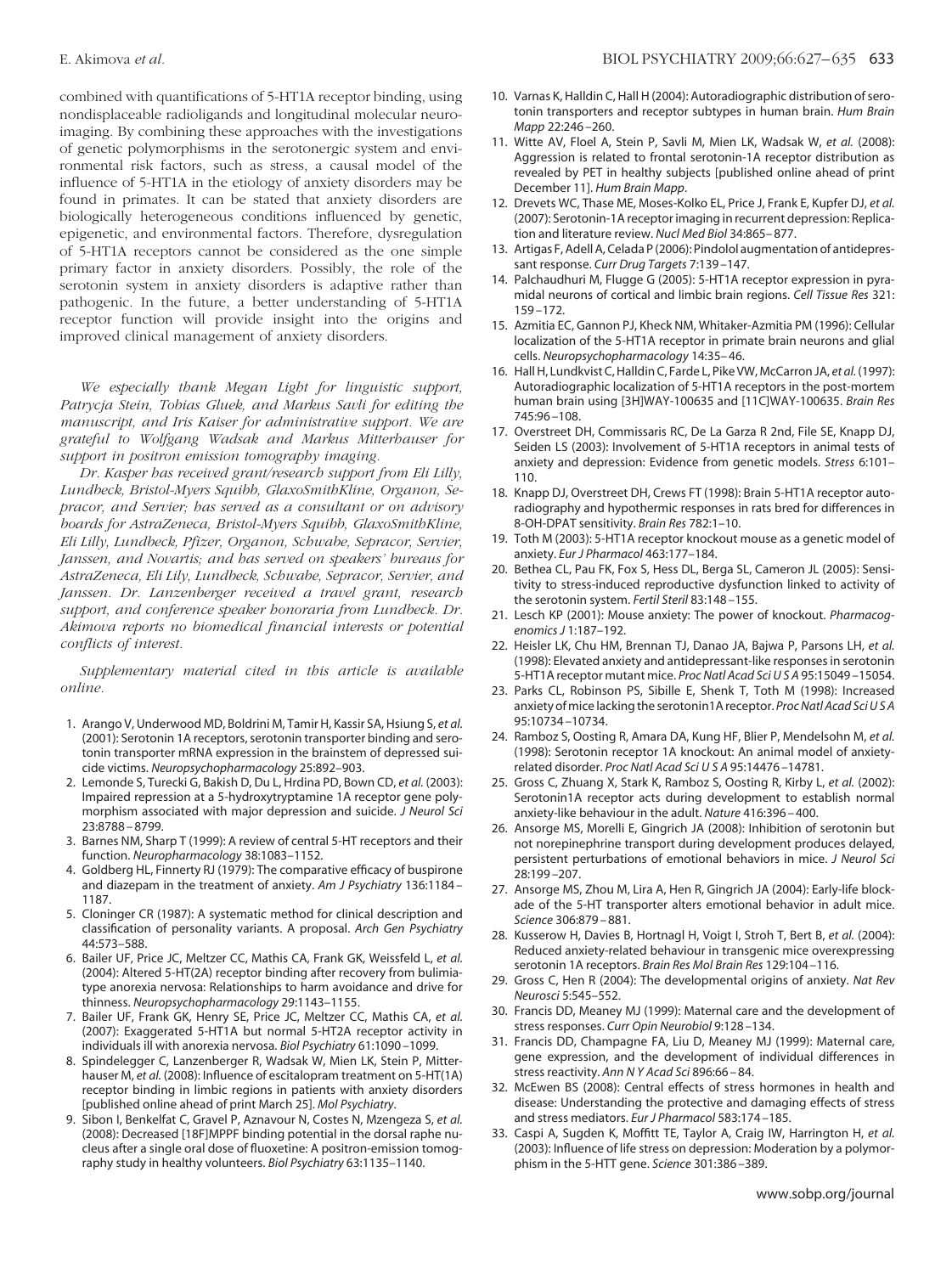- <span id="page-7-0"></span>34. Hettema JM, Prescott CA, Kendler KS (2004): Genetic and environmental sources of covariation between generalized anxiety disorder and neuroticism. *Am J Psychiatry* 161:1581–1587.
- 35. Bienvenu OJ, Hettema JM, Neale MC, Prescott CA, Kendler KS (2007): Low extraversion and high neuroticism as indices of genetic and environmental risk for social phobia, agoraphobia, and animal phobia. *Am J Psychiatry* 164:1714 –1721.
- 36. Pattij T, Groenink L, Hijzen TH, Oosting RS, Maes RA, van der Gugten J, *et al.* (2002): Autonomic changes associated with enhanced anxiety in 5-HT(1A) receptor knockout mice. *Neuropsychopharmacology* 27:380 – 390.
- 37. Olivier B, Pattij T, Wood SJ, Oosting R, Sarnyai Z, Toth M (2001): The 5-HT(1A) receptor knockout mouse and anxiety. *Behav Pharmacol* 12:  $439 - 450$ .
- 38. Olivier B, Zethof T, Pattij T, van Boogaert M, van Oorschot R, Leahy C, *et al.* (2003): Stress-induced hyperthermia and anxiety: Pharmacological validation. *Eur J Pharmacol* 463:117–132.
- 39. Gross C, Santarelli L, Brunner D, Zhuang X, Hen R (2000): Altered fear circuits in 5-HT(1A) receptor KO mice. *Biol Psychiatry* 48:1157–1163.
- 40. Groenink L, Van der Gugten J, Verdouw PM, Maes RA, Olivier B (1995): The anxiolytic effects of flesinoxan, a 5-HT1A receptor agonist, are not related to its neuroendocrine effects. *Eur J Pharmacol* 280:185–193.
- 41. Sibille E, Pavlides C, Benke D, Toth M (2000): Genetic inactivation of the serotonin (1A) receptor in mice results in downregulation of major GABA(A) receptor alpha subunits, reduction of GABA(A) receptor binding, and benzodiazepine-resistant anxiety. *J Neurol Sci* 20:2758 –2765.
- 42. Lopez JF, Chalmers DT, Little KY, Watson SJ(1998): A.E. Bennett Research Award. Regulation of serotonin1A, glucocorticoid, and mineralocorticoid receptor in rat and human hippocampus: Implications for the neurobiology of depression. *Biol Psychiatry* 43:547–573.
- 43. Wissink S, Meijer O, Pearce D, van Der Burg B, van Der Saag PT (2000): Regulation of the rat serotonin-1A receptor gene by corticosteroids. *J Biol Chem* 275:1321–1326.
- 44. Chalmers DT, Kwak SP, Mansour A, Akil H, Watson SJ (1993): Corticosteroids regulate brain hippocampal 5-HT1A receptor mRNA expression. *J Neurol Sci* 13:914 –923.
- 45. Parsons LH, Kerr TM, Tecott LH (2001): 5-HT(1A) receptor mutant mice exhibit enhanced tonic, stress-induced and fluoxetine-induced serotonergic neurotransmission. *J Neurochem* 77:607– 617.
- 46. Knobelman DA, Hen R, Lucki I (2001): Genetic regulation of extracellular serotonin by 5-hydroxytryptamine(1A) and 5-hydroxytryptamine(1B) autoreceptors in different brain regions of the mouse. *J Pharmacol Exp Ther* 298:1083–1091.
- 47. Guilloux JP, David DJ, Guiard BP, Chenu F, Reperant C, Toth M, *et al.* (2006): Blockade of 5-HT1A receptors by  $(+/-)$ -pindolol potentiates cortical 5-HT outflow, but not antidepressant-like activity of paroxetine: Microdialysis and behavioral approaches in 5-HT1A receptor knockout mice. *Neuropsychopharmacology* 31:2162–2172.
- 48. Jolas T, Schreiber R, Laporte AM, Chastanet M, De Vry J, Glaser T, *et al.* (1995): Are postsynaptic 5-HT1A receptors involved in the anxiolytic effects of 5-HT1A receptor agonists and in their inhibitory effects on the firing of serotonergic neurons in the rat? *J Pharmacol Exp Ther* 272:920 – 929.
- 49. Olivier B, Soudijn W, van Wijngaarden I (1999): The 5-HT1A receptor and its ligands: Structure and function. *Prog Drug Res* 52:103–165.
- 50. Lesch KP, Mossner R (1999): Knockout corner: 5-HT(1A) receptor inactivation: Anxiety or depression as a murine experience. *Int J Neuropsychopharmacol* 2:327–331.
- 51. Collinson N, Dawson GR (1997): On the elevated plus-maze the anxiolytic-like effects of the 5-HT(1A) agonist, 8-OH-DPAT, but not the anxiogenic-like effects of the 5-HT(1A) partial agonist, buspirone, are blocked by the 5-HT1A antagonist, *WAY* 100635. *Psychopharmacology (Berl)* 132: 35– 43.
- 52. Blier P, Ward NM (2003): Is there a role for 5-HT1A agonists in the treatment of depression? *Biol Psychiatry* 53:193–203.
- 53. Bandelow B, Zohar J, Hollander E, Kasper S, Möller HJ (2008): World Federation of Societies of Biological Psychiatry (WFSBP) guidelines for the pharmacological treatment of anxiety, obsessive-compulsive and posttraumatic stress disorders—first revision. *World J Biol Psychiatry* 9:248 –312.
- 54. Coplan JD, Gorman JM, Klein DF (1992): Serotonin related functions in panic-anxiety: A critical overview. *Neuropsychopharmacology* 6:189 – 200.
- 55. Broocks A, Meyer T, Opitz M, Bartmann U, Hillmer-Vogel U, George A, *et al.* (2003): 5-HT1A responsivity in patients with panic disorder before and after treatment with aerobic exercise, clomipramine or placebo. *Eur Neuropsychopharmacol* 13:153–164.
- 56. Broocks A, Meyer T, Gleiter CH, Hillmer-Vogel U, George A, Bartmann U, *et al.* (2001): Effect of aerobic exercise on behavioral and neuroendocrine responses to meta-chlorophenylpiperazine and to ipsapirone in untrained healthy subjects. *Psychopharmacology (Berl)* 155:234 –241.
- 57. Kahn RS, Trestman R, Lawlor BA, Gabriel S, Davidson M, Siever L (1994): Effects of ipsapirone in healthy subjects: A dose–response study. *Psychopharmacology (Berl)* 114:155–160.
- 58. Lerer B, Gelfin Y, Gorfine M, Allolio B, Lesch KP, Newman ME (1999): 5-HT1A receptor function in normal subjects on clinical doses of fluoxetine: Blunted temperature and hormone responses to ipsapirone challenge. *Neuropsychopharmacology* 20:628 – 639.
- 59. Lesch KP, Rupprecht R, Poten B, Muller U, Sohnle K, Fritze J, *et al.* (1989): Endocrine responses to 5-hydroxytryptamine-1A receptor activation by ipsapirone in humans. *Biol Psychiatry* 26:203–205.
- 60. Artigas F, Perez V, Alvarez E (1994): Pindolol induces a rapid improvement of depressed patients treated with serotonin reuptake inhibitors. *Arch Gen Psychiatry* 51:248 –251.
- 61. Dannon PN, Sasson Y, Hirschmann S, Iancu I, Grunhaus LJ, Zohar J (2000): Pindolol augmentation in treatment-resistant obsessive compulsive disorder: A double-blind placebo controlled trial. *Eur Neuropsychopharmacol* 10:165–169.
- 62. Markovitz PJ, Stagno SJ, Calabrese JR (1990): Buspirone augmentation of fluoxetine in obsessive-compulsive disorder. *Am J Psychiatry* 147: 798 – 800.
- 63. Bell CJ, Nutt DJ (1998): Serotonin and panic. *Br J Psychiatry* 172:465– 471.
- 64. Pohl R, Balon R, Yeragani VK, Gershon S (1989): Serotonergic anxiolytics in the treatment of panic disorder: A controlled study with buspirone. *Psychopathology* 22(suppl 1):60 – 67.
- 65. Sheehan DV, Raj AB, Sheehan KH, Soto S (1990): Is buspirone effective for panic disorder? *J Clin Psychopharmacol* 10:3–11.
- 66. Cutler NR, Hesselink JM, Sramek JJ (1994): A phase II multicenter dosefinding, efficacy and safety trial of ipsapirone in outpatients with generalized anxiety disorder. *Prog Neuropsychopharmacol Biol Psychiatry* 18: 447– 463.
- 67. Lesch KP (1991): 5-HT1A receptor responsivity in anxiety disorders and depression. *Prog Neuropsychopharmacol Biol Psychiatry* 15:723–733.
- 68. McDougle CJ, Goodman WK, Leckman JF, Holzer JC, Barr LC, McCance-Katz E, *et al.* (1993): Limited therapeutic effect of addition of buspirone in fluvoxamine-refractory obsessive-compulsive disorder. *Am J Psychiatry* 150:647– 649.
- 69. Tauscher J, Bagby RM, Javanmard M, Christensen BK, Kasper S, Kapur S (2001): Inverse relationship between serotonin 5-HT(1A) receptor binding and anxiety: A [(11)C]WAY-100635 PET investigation in healthy volunteers. *Am J Psychiatry* 158:1326 –1328.
- 70. Rabiner EA, Messa C, Sargent PA, Husted-Kjaer K, Montgomery A, Lawrence AD, *et al.* (2002): A database of [(11)C]WAY-100635 binding to 5-HT(1A) receptors in normal male volunteers: Normative data and relationship to methodological, demographic, physiological, and behavioral variables. *Neuroimage* 15:620 – 632.
- 71. Lanzenberger RR, Mitterhauser M, Spindelegger C, Wadsak W, Klein N, Mien LK, *et al.* (2007): Reduced serotonin-1A receptor binding in social anxiety disorder. *Biol Psychiatry* 61:1081–1089.
- 72. Neumeister A, Bain E, Nugent AC, Carson RE, Bonne O, Luckenbaugh DA, *et al.* (2004): Reduced serotonin type 1A receptor binding in panic disorder. *J Neurol Sci* 24:589 –591.
- 73. Pike VW, McCarron JA, Lammertsma AA, Osman S, Hume SP, Sargent PA, *et al.* (1996): Exquisite delineation of 5-HT1A receptors in human brain with PET and [carbonyl-11 C]WAY-100635. *Eur J Pharmacol* 301:R5–R7.
- 74. Farde L, Ito H, Swahn CG, Pike VW, Halldin C (1998): Quantitative analyses of carbonyl-carbon-11-WAY-100635 binding to central 5-hydroxytryptamine-1A receptors in man. *J Nucl Med* 39:1965–1971.
- 75. Cliffe IA (2000): A retrospect on the discovery of WAY-100635 and the prospect for improved 5-HT(1A) receptor PET radioligands. *Nucl Med* 27:441– 447.
- 76. Wadsak W, Mien L, Ettlinger D, Lanzenberger R, Haeusler D, Dudczak R, *et al.* (2007): Simple and fully automated preparation of [carbonyl-11C]WAY-100635. *Radiochim Acta* 95:417– 422.
- 77. Nash JR, Sargent PA, Rabiner EA, Hood SD, Argyropoulos SV, Potokar JP, *et al.* (2008): Serotonin 5-HT1A receptor binding in people with panic